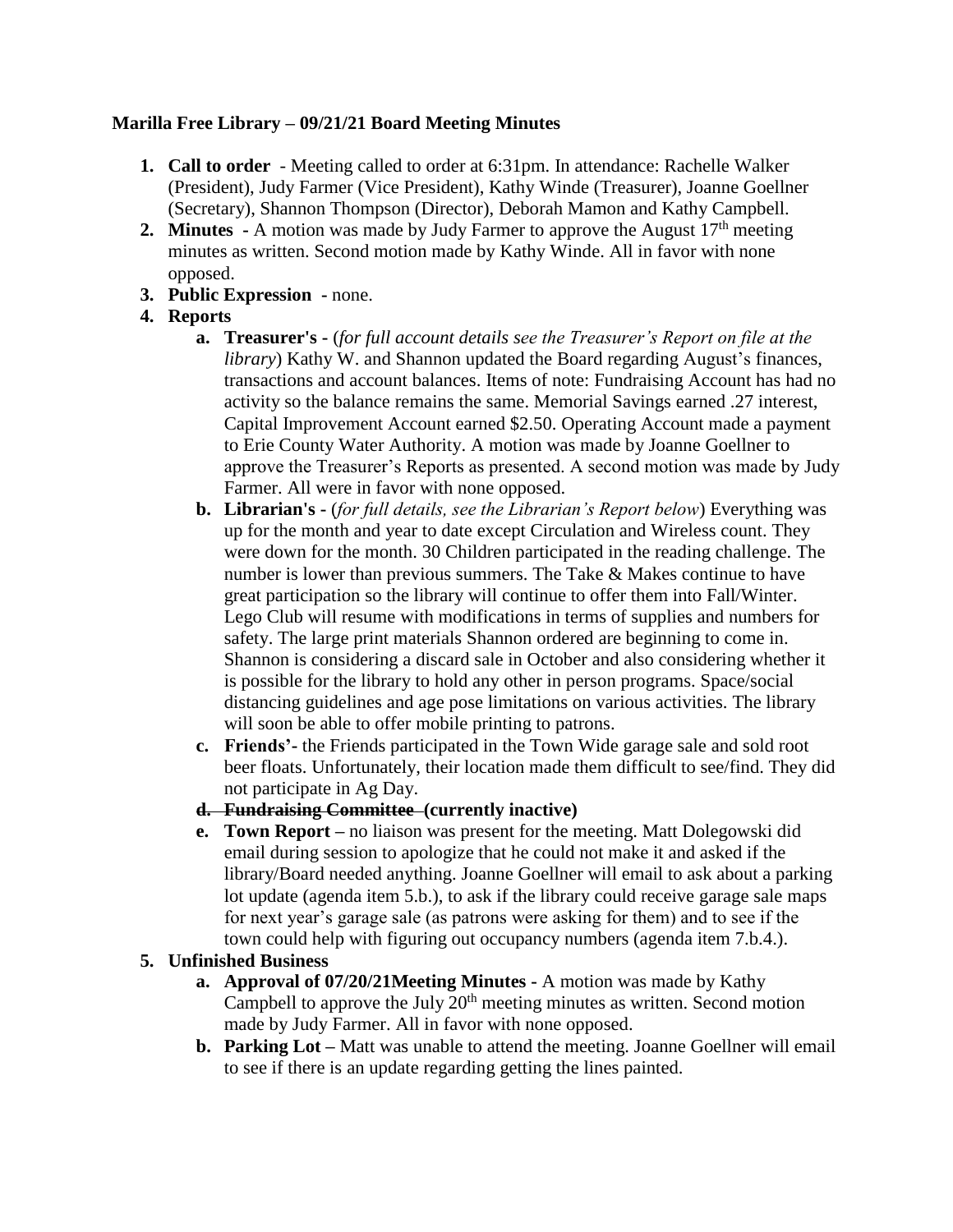- **c. Banking –** A motion was made by Judy Farmer with a second by Deb Mamon to begin the process of closing out and/or transferring the following Marilla Free Library accounts from Bank of America to another bank. All were in favor with none opposed.
	- **1.** Fundraiser Checking -3627
	- **2.** Business Advantage (Memorial) -1792
	- **3.** Business Advantage (Checking) -9336
	- **4.** Business Advantage (Savings) -1741
	- **5.** Capital Improvement -8434

## **6. New Business**

**a. FYI - Next ACT Meeting: Saturday, October 2, 2021 on ZOOM starting at 9:30 AM**

# **7. Other Business**

- **a. Payroll Report –** sent to trustees via email attached to meeting reminder by Joanne Goellner.
- **b. Building Maintenance –** Shannon updated the Board regarding the following items:
	- **1.** Brian (the library caretaker) has one set of shutters left to paint. He painted the bike rack and the library railings. He would like to tackle the trim around the windows next.
	- **2.** Although the library has leaf guards on the gutters, there is some smaller debris making its way in. The library may need a new ladder so Brian can take care of this.
	- **3.** After some researching Shannon found that the library roof was partially done after an attic fire back in 1997.
	- **4.** Shannon would like to replace the outdoor sign to reflect the new library hours. She also would like to hang occupancy signs within the building but cannot find record of building occupancy.
	- **5.** A gap was noticed between a bookshelf and wall paneling on the first floor. Further investigation needs to be done into what is happening and why.

## **8. Next Meeting: 10/19/21 at 6:30 pm**

**9. Adjournment -** There being no further business to conduct, a motion to adjourn the meeting was made by Deb Mamon at 7:43pm with a second by Judy Farmer. All were in favor with none opposed.

Meeting Minutes Respectfully submitted, October 4<sup>th</sup> 2021, by Joanne Goellner, Secretary.